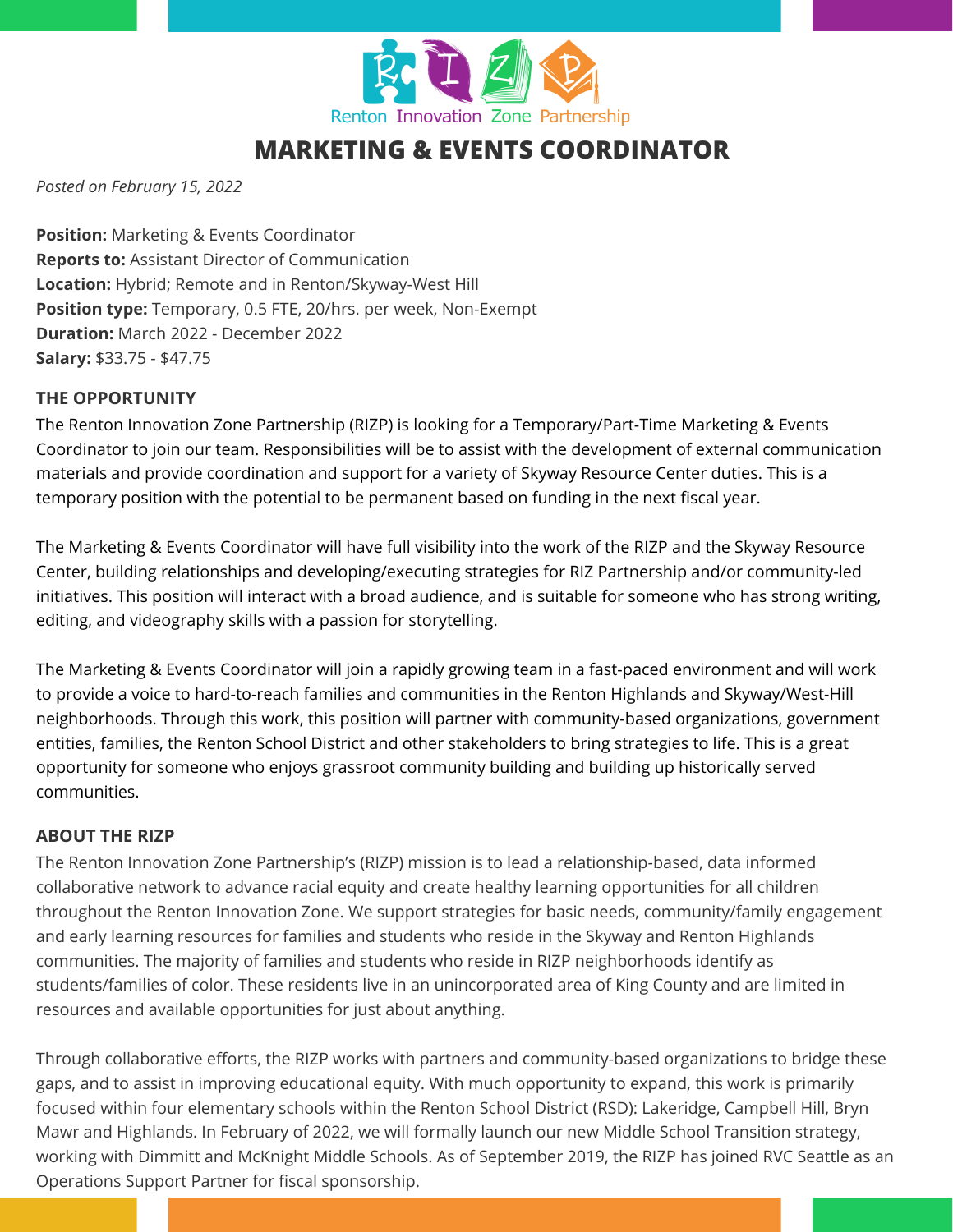

## **ABOUT THE SKYWAY RESOURCE CENTER**

The Skyway Resource Center launched in September 2020 after a year of planning and in response to the COVID-19 pandemic. With backbone support from RIZP and help from other agencies and community partners, "popup" events have occurred at New Birth Ministries, Campbell Hill Elementary, and currently at the King County Fire District 20 in Skyway.

More than 25 community-based organizations and public entities have provided services and resources to more than 500 community members at these events. Help includes everything from food to diapers and baby essentials to rental and housing assistance, as well as educational programs.

The Skyway Resource Center concept builds off years of community planning, dating back to 2014 and later with the Skyway-West Hill Action Plan, which identified the need to, "establish a space open to the community where service providers can conduct programs geared toward activities to benefit youth, seniors and/or other targeted populations."

Following the October 2020 announcement that the U.S. Bank location in Skyway would be closing, the bank and community members came together to discuss next steps for the facility with a focus on providing meaningful impact for local residents.

In April of last year, organizers received a Local Community Projects grant from the Washington Department of Commerce, on behalf of the taxpayers of Washington State, for building renovation. The following October, U.S. Bank donated the land and 4,568 square-foot building to KCHA, which will support the redevelopment project to create a permanent location for the Skyway Resource Center and hold the property on behalf of the community until property ownership is ultimately transferred to a community development association.

In the last 12 months, U.S. Bank has expanded its support in the Skyway community, donating \$50,000 to Communities In Schools – Renton for rent and utility support for Skyway residents and providing a \$50,000 Market Impact Fund Grant to RIZP to fund a new immersion program for Title 1 elementary and middle school students in the Skyway/West-Hill neighborhoods.

#### **RESPONSIBILITIES**

- Create, maintain, optimize, and evaluate public-facing online content for websites and social media channels.
- Manage the upkeep of the Skyway Resource Center website; including email, and website inquiries, blog, etc.
- Create and manage the Skyway Resource Center Social Media Pages, manage the RIZP social media pages
- Create a content calendar for the RIZP and for the Skyway Resource Center's website and social media pages
- Write and create stories on RIZP community partners highlighting their work
- Develop marketing materials for various RIZP & Skyway Resource Center programs and special events
- Report out on the data, and measure the success of the Skyway Resource Center webpages and the RIZP social media pages to track its optimal performance levels
- Develop ongoing strategies to engage the RIZP audience and to build org. Visibility
- Assist with Skyway Resource Center marketing on the day of events; this includes set up and take down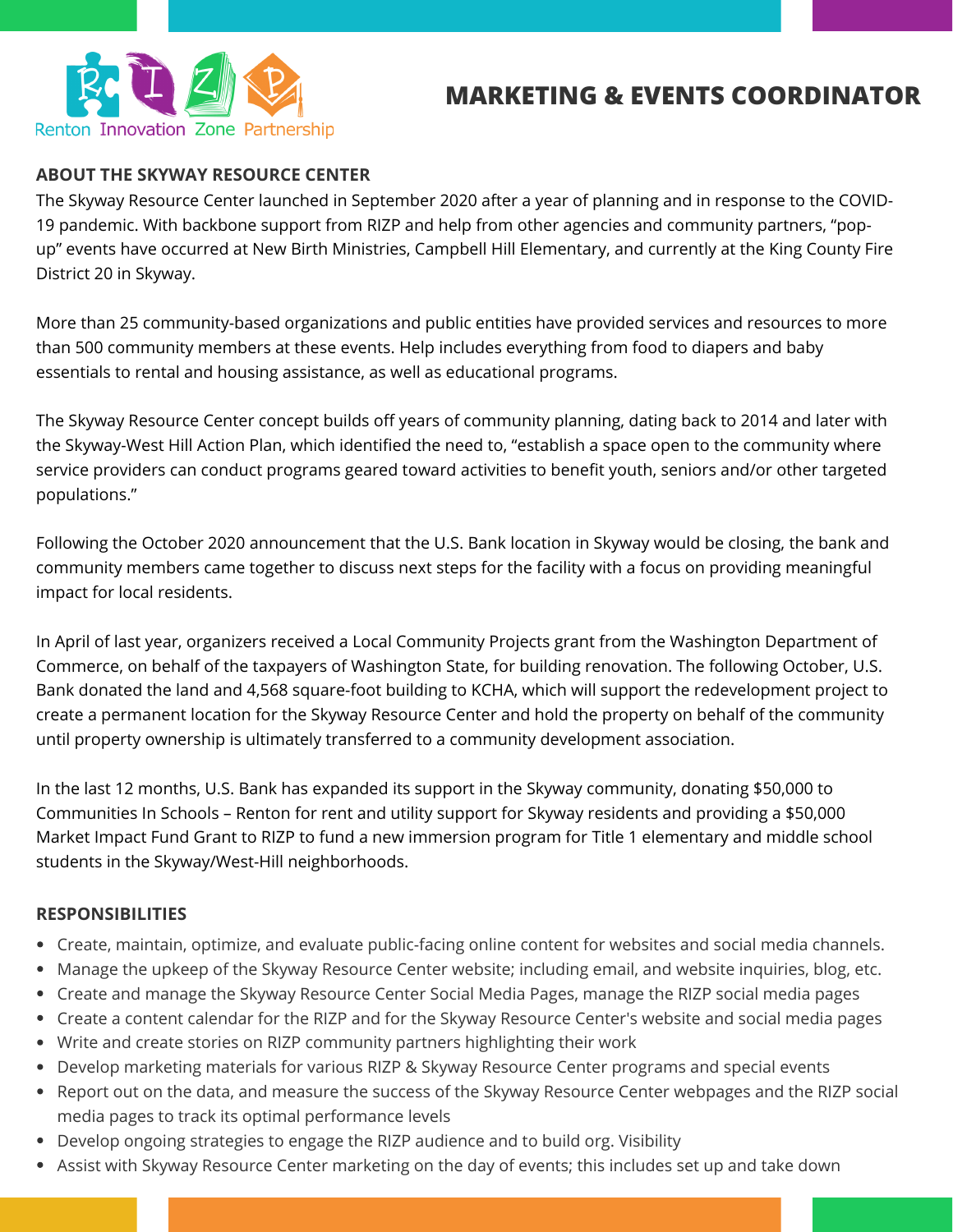

### **MINIMUM QUALIFICATIONS**

- Bachelor's degree in marketing, communications, english, writing, journalism or experience in a related field
- Demonstrated personal commitment to anti-racism work, and a detailed understanding of the challenges and barriers faced by communities related to, race, ethnicity, class, ability, immigration status, gender, and their intersections.
- Experience designing and delivering content to advocate on specific issues or challenges.
- Excellent project management and time management skills.
- Proven ability to develop and present clear and persuasive presentations to diverse groups of stakeholders.
- Experience in creating editorial/social media calendars.
- Proficiency in web editing and design and HTML and CSS, Microsoft Office Suite, Adobe Design Suite, and/or other graphic design and photo editing software.
- Experience on project collaboration; working with community members and partnering organizations
- Proven ability for clear and persuasive writing and editing skills, especially in a journalistic and conversational style.
- Ability to work individually or within a team setting and is a self-starter.
- Experience with digital marketing functions including SEO, Content Marketing, Social Media Marketing, WIX, and Email Marketing.
- Must be able to stand for long periods of time, including on concrete, for certain events and must be able to lift up to 50lbs.

## **ATTRIBUTES OF A SUCCESSFUL CANDIDATE**

- Close ties to the Sunset/Renton Highlands and Skyway/West Hill community, and an investment in creating strong partnerships within this geographic area.
- Knowledge of or interest in education issues ranging from early learning through higher education.
- Pay attention to details. Quick to flag and update old website content; can spot patterns in digital analytics; enjoy copy editing; and know the principles behind effective pagination/layout design.
- Thrive in fast-paced, collaborative work environments and can nimbly respond to shifting priorities and can multitask and meet deadlines.
- The ability to translate documents into multicultural marketing– the top 6 languages spoken within the RIZP geographic region are: Spanish, Vietnamese, Somali, Chinese, Amharic, and Tagalog.
- Previous professional experience in communications, design, and event planning.
- Experience creating and editing digital content for target audiences across all multimedia and social platforms including Facebook, Instagram, Twitter, LinkedIn, YouTube and web platforms.
- Experience writing and copy editing, including writing in different voices and styles, for a variety of target audiences.
- Skilled at graphic design, website design, illustration, with an eye for user experience.

## **Residents of the neighborhoods served by the RIZ Partnership and candidates of color are strongly encouraged to apply.**